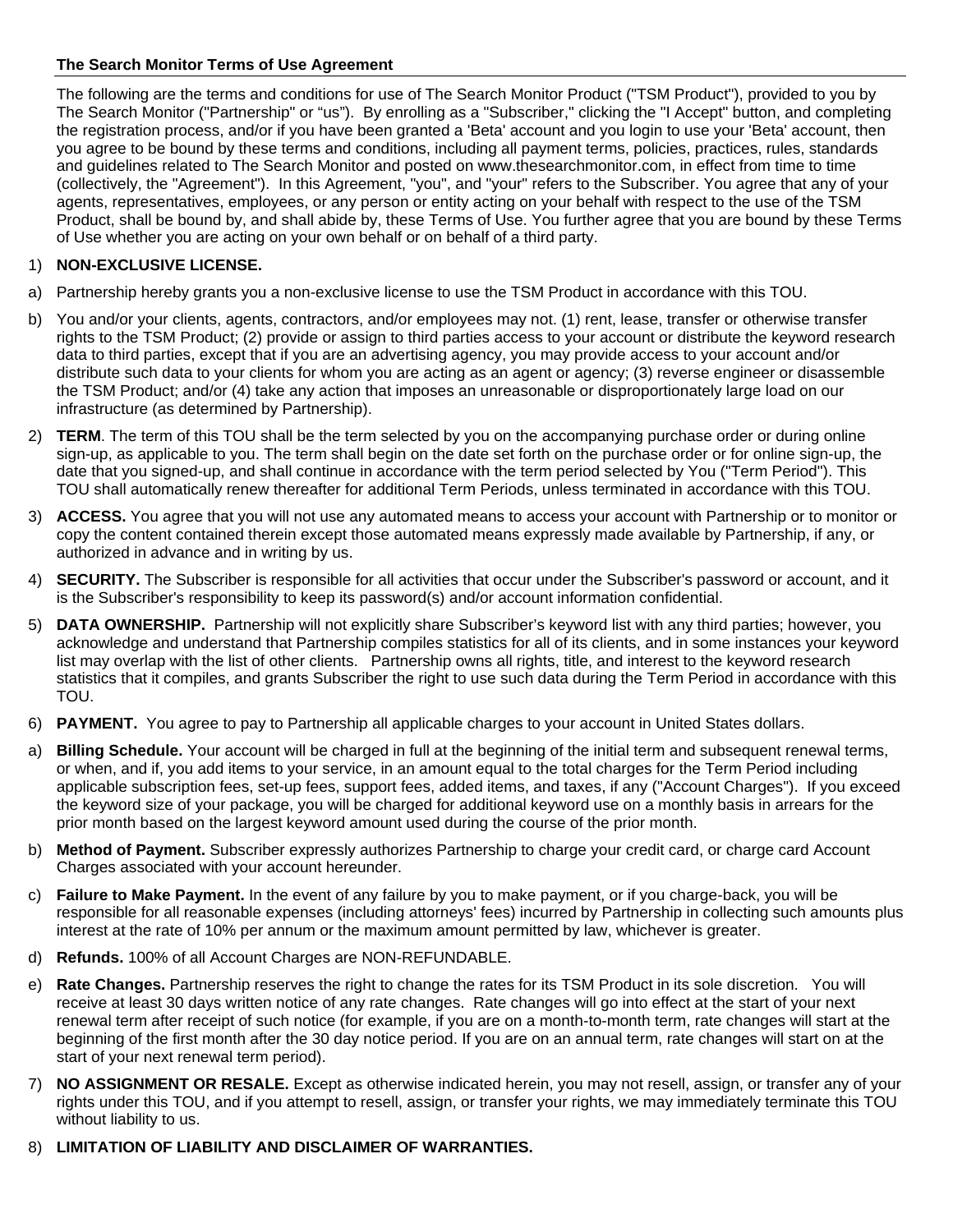- a) **Limitation of Liability.** The information and services included in or available through the TSM Product may include inaccuracies or typographical errors. Partnership may make improvements and/or changes to the TSM Product at any time without liability to you and without notice obligation. Partnership does not represent or warrant that the TSM Product will be uninterrupted or error-free, that defects will be corrected timely, or that the TSM Product or the server that makes it available, are free of viruses or other harmful components. Partnership does not warrant or represent that the use or the results of the use of the TSM Product or the materials made available as part of the TSM Product will be correct, accurate, timely, or otherwise reliable. Furthermore, Partnership does not represent or warrant that the TSM Product, and/or payment plans will meet your objectives or needs.
- b) **EXCLUSIVE REMEDY.** Partnership's cumulative liability to you or any other party for any loss or damages, regardless of the form of action, shall not exceed an amount equal to all amounts actually realized and received by Partnership from Client during the twelve (12) month period immediately preceding any such liability.
- c) **DISCLAIMER OF WARRANTIES.** YOU EXPRESSLY AGREE THAT YOUR USE OF THE TSM PRODUCT IS AT YOUR OWN RISK. THE TSM PRODUCT IS AVAILABLE ON AN "AS IS" BASIS, WITHOUT WARRANTY OF ANY KIND, EXPRESS OR IMPLIED, INCLUDING BUT NOT LIMITED TO IMPLIED WARRANTIES OF PERFORMANCE, MERCHANTABILITY, FITNESS FOR A PARTICULAR PURPOSE OR ACCURACY, OR IMPLIED WARRANTIES ARISING FROM COURSE OF PERFORMANCE OR COURSE OF CONDUCT AND WE DISCLAIM ANY WARRANTY REGARDING THE AVAILABILITY, ACCURACY OR CONTENT OF TSM PRODUCT AND/ OR INFORMATION, PRODUCTS OR SERVICES AVAILABLE THROUGH THE TSM PRODUCT, OR ANY ECONOMIC BENEFIT YOU MAY GAIN FROM USE OF THE TSM PRODUCT. SOME STATES DO NOT ALLOW EXCLUSION OF AN IMPLIED WARRANTY, SO THIS DISCLAIMER MAY NOT APPLY TO YOU.
- d) **EXCLUSION OF CONSEQUENTIAL AND OTHER DAMAGES.** Partnership will not be liable to Subscriber or any thirdparty claimant for any direct, indirect, special, punitive, consequential, or incidental damages (including, without limitation, damages for loss of business profits, business interruption, loss of business information, or any other pecuniary loss) arising out of this TOU and/or the use of or inability to use the TSM Product, regardless of the form of action whether in contract, tort, warranty, negligence, strict liability, breach of any statutory duty, indemnity or contribution, or otherwise, even if Partnership has been advised of the possibility of such damages. The exclusion contained in this paragraph shall apply regardless of any failure of the exclusive remedy provided in the foregoing paragraph.
- e) The foregoing exclusions and disclaimers are an essential part of this agreement and formed the basis for determining the price charged for the products.

## 9) **REPRESENTATIONS.**

- a) Your Representations. You represent and warrant (i) that you have sufficient authority to enter into this TOU; (ii) that you are in compliance with all applicable laws; (iii) that you shall not be in violation of any obligation, contract or agreement by entering into this TOU, by performing your obligations under these terms or by authorizing and permitting Partnership to perform the TSM Product hereunder; (iv) that you shall comply with all of the terms and conditions of this TOU, as amended from time to time; and (v) that all information provided by you is truthful, accurate, and complete, and is not misleading in any way; (vi) your use of the TSM Product is for the sole purpose and benefit of you or the organization, firm, or company that you represent, and is not for the purpose of sharing information gleaned from the system with, disseminating information to, or evaluation for the purpose of developing a competing product or service offering; and (vii) you and/or your firm, organization, or client(s) are not a competitor of or intending to become a competitor of the TSM Product.
- b) Partnership Representations. Partnership represents and warrants (i) that it has sufficient authority to enter into this TOU.; (ii) that it is in compliance with all applicable laws; (iii) that it shall not be in violation of any obligation, contract or agreement by entering into this TOU, by performing its obligations under these terms or by authorizing and permitting you to use the TSM Product hereunder; (iv) that it shall comply with all of the terms and conditions of this TOU, as amended from time to time; and (v) that all information provided by it is truthful, accurate, and complete, and is not misleading in any way.

#### 10) **INDEMNIFICATION.**

- a) Your Indemnification. You agree to indemnify and hold us (and our partners, directors, officers, employees and agents) harmless against any and all expenses and losses of any kind (including reasonable attorneys' fees and costs) incurred by us (and our directors, officers, employees and agents) in connection with any claims of any kind made by a third party arising out of your use of the TSM Product, and/or a breach of your representations or warranties.
- b) Partnership Indemnification. Partnership agrees to indemnify and hold you (and your directors, officers, employees and agents) harmless against any and all expenses and losses of any kind (including reasonable attorneys' fees and costs) incurred by you (and our directors, officers, employees and agents) in connection with any claims of any kind made by a third party arising out of a breach of Partnership's representations or warranties.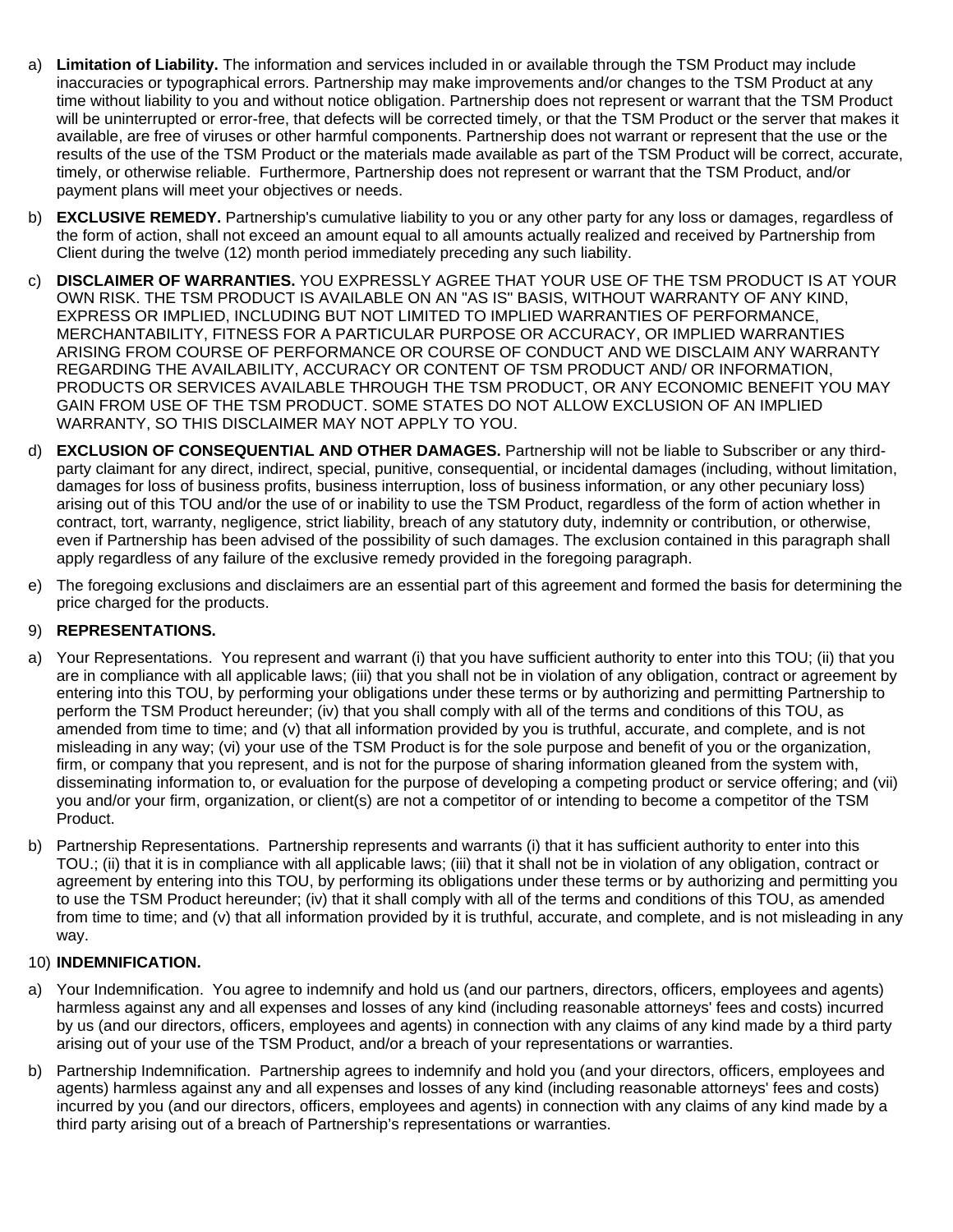- 11) **NOTICES.** We will provide all notices to you to the contact person and at the address, email address, or fax number identified on your account or on your purchase order. You must send all notices to us at[. support@thesearchmonitor.com](mailto:support@thesearchmonitor.com) or such other address as provided on to you in writing from time to time.
- 12) **NO AGENCY.** The parties to this TOU are independent contractors and this TOU does not create and shall not be construed to create an agency, partnership, joint venture or other association relationship between the parties.

#### 13) **TERMINATION; CANCELLATION.**

- a) **Your Right To Terminate.** You may terminate this TOU and your account by providing written notice to us, or by using an online cancellation method if one is provided. Cancellation requests issued at least 24 hours prior to the end of the current Term Period, will be effective at the end of your current Term Period, otherwise, your TOU will auto renew for an additional Term Period.
- b) **Our Right to Terminate.** Partnership may, in its sole discretion, terminate your account in the following circumstances. (1) your failure to make payment in accordance with Partnership's terms, (2) if Partnership has a good faith reason to believe that you violated this TOU, and/or (3) if Partnership has a good faith reason to believe that you are building, developing, or contracting for the development of a competing product to the TSM Product. All decisions made by Partnership in this matter will be final and neither Partnership nor its partners, employees, directors, or assigns shall have any liability with respect to such decisions.
- c) **Effect of Termination.** Upon termination, you will no longer be able to access your account. Regardless of which party terminates this TOU, You will be responsible for all charges incurred up to and through the date of termination including payment obligations during the remainder of any unexpired initial Term or renewal term and such charges will be due and payable immediately.
- 14) **Survival.** Sections 1b (3), 8, 9a vi and vii, 10, 15, 18, 19, and 23 shall survive termination.
- 15) **PROPRIETARY RIGHTS.** Title, ownership rights, and intellectual property rights in and to the TSM Product, content, and keyword research data shall remain with Partnership. The TSM Product, and the intellectual property operating it are protected by international copyright treaties. This License gives you no rights to such content, keyword research data, or code, except as explicitly stated herein.
- 16) **LINKS.** Subscriber acknowledges that the TSM Product may contain hyperlinks to third party web sites. Subscriber understands and agrees that the linked sites are not under the control of Partnership, and Partnership is not responsible for, and makes no representations or warranties with respect to, the contents or privacy policies or practices of any linked sites or any link contained therein. The inclusion of a linked site is for Subscriber's convenience only and is not intended and should not be construed as an endorsement or recommendation by Partnership of the linked site or its content.
- 17) **MARKETING.** Neither Party, without the prior written permission of the other, shall use the other party's name or trademarks or publish any materials about the other party.
- 18) **CONFIDENTIALITY.** "Confidential Information" means any information disclosed to one party ("Transmitter") by the other ("Receiver"), either directly or indirectly, in writing, orally or by inspection of tangible objects, other than information that the Receiver can establish (i) was publicly known and made generally available in the public domain prior to the time of disclosure; (ii) becomes publicly known and made generally available after disclosure other than through the Receiver's action or inaction; or (iii) is in the Receiver's possession, without confidentiality restrictions, at the time of disclosure as shown by Receiver's files and records immediately prior to the time of disclosure. The Receiver shall not at any time (a) disclose, sell, license, transfer or otherwise make available to any person or entity any Confidential Information, (b) use any Confidential Information, or (c) reproduce or otherwise copy any Confidential Information, except as necessary in connection with the purpose for which such Confidential Information is disclosed to you or as required by applicable law. Each party agrees to take all reasonable measures to protect the secrecy of and avoid disclosure and unauthorized use of the Confidential Information. All Confidential Information shall at all times remain Transmitter's personal property and all documents, electronic media and other tangible items containing or relating to any Confidential Information shall be delivered to Transmitter immediately upon Transmitter's request.
- 19) **TSM Damages for Your Breach**. The following damages provision is in place to compensate TSM in the event of unauthorized use by you or receipt of information regarding the TSM Product by competitors from you because such damage may be difficult to measure: You agree and understand that TSM shall be entitled to damages in the amount of \$500,000 per incident for a breach by you of any of the following sections which are to the benefit of a competitor or intended competitor of the TSM Product: 9 (a) v, vi, and/or vii, 1 (b) 1, 2, and/or 3, 3, 4, and/or 18 and you agree to pay such damages. This provision does not limit TSM's rights to seek any other remedies available in law or in equity or otherwise.
- 20) **CONSTRUCTION.** Partnership may change this TOU and/or rates at any time upon written notice to you. Any use of the TSM Product after such notice shall be deemed to be continued acceptance of this TOU including its amendments and modifications. Partnership reserves the right to discontinue offering the TSM Product at any time and in such instance you shall be entitled to a refund of all pre-paid money less any money owed.